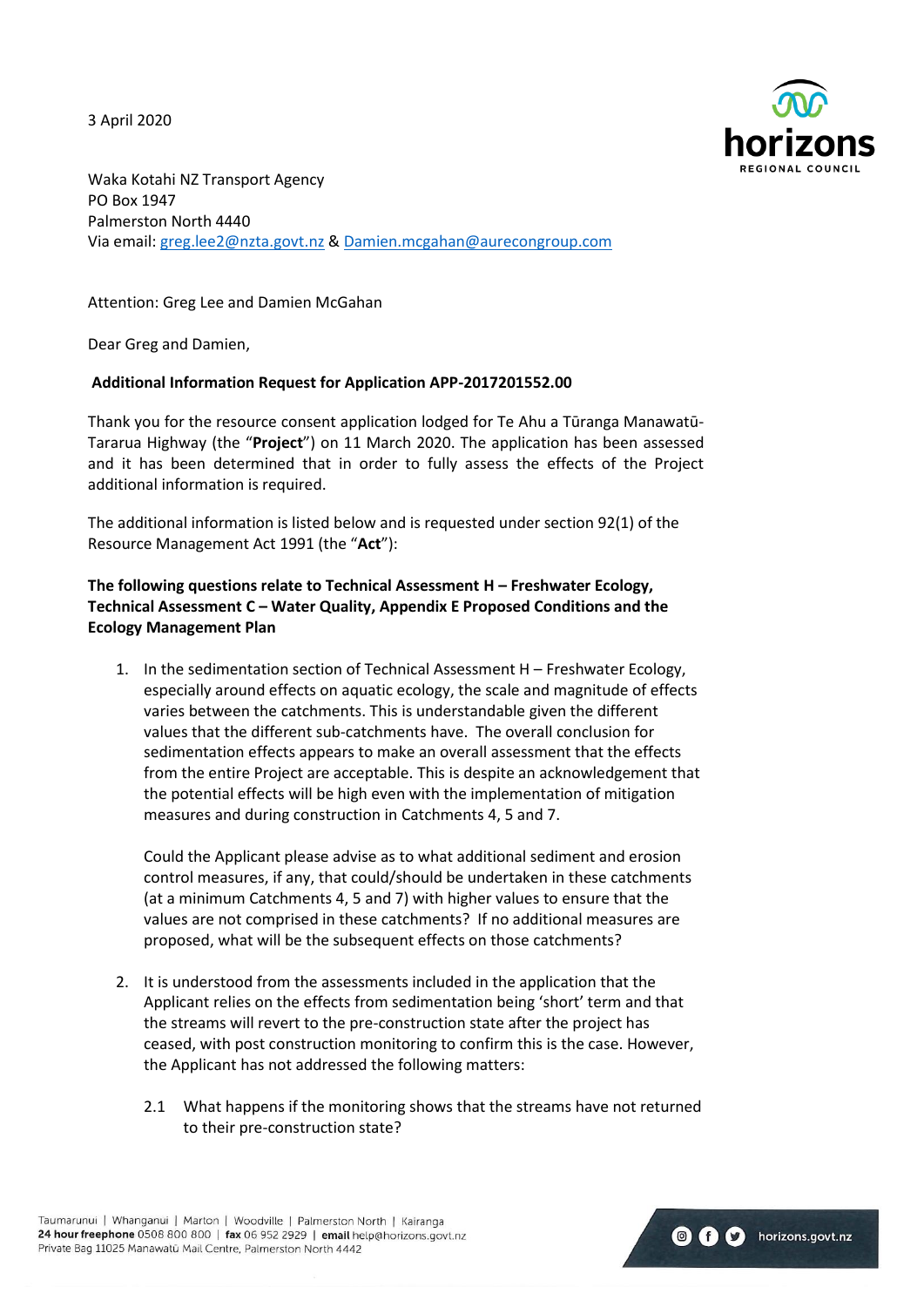2.2 When comparing the post-construction with the pre-construction state what level is considered to be 'close enough' to the pre-construction state?



Could the Applicant please provide this information as a table or via another appropriate means to demonstrate what is to occur and when?

4. There appears to be an inconsistency between proposed condition EC15 a) i. and EC15 a) ii. Condition a) ii. is technically more correct in its alignment with good practice for stream restoration. However, proposed condition a) i. states a maximum width of 20 metres, meaning that a 1 metre width would meet this condition but the environmental outcome would not be achieved.

Could the Applicant please clarify whether this is a typo in the conditions referred above, or expand on how this approach aligns with/meets best practice and fits within the restoration requirements for these streams?

5. There appear to be slightly conflicting opinions on the use of TSS between the Applicant's expert reports in Technical Assessment H – Freshwater Ecology, Technical Assessment C – Water Quality, and Technical Assessment A – Erosion and Sediment Control in terms of sedimentation and monitoring requirements. This is especially with regard to TSS vs NTU or visual clarity. Mr Stewart raises some technical challenges with the use of TSS, especially from an operational/response management point of view. The assessment completed by Mr Hamill uses TSS as the measure to assess effects. Mr Hamill has however calculated TSS using a relationship with turbidity based on the Manawatū River at the Teachers College flow site. In terms of end of pipe or in-river standards, would it therefore not be possible to calculate the turbidity level that would be associated with the TSS from either the Manawatū at Teachers College or Manawatū at Gorge monitoring locations? Such an approach would allow for ease of management (with instantaneous results) and allow for operational changes to occur. This relationship could also be tested with the baseline data/information that has been collected over the site.

Could the Applicant please provide comment as to the above matter?

- 6. The application currently does not propose any standards for in-river or at the end of treatment devices. However, when calculating effects as a result of sedimentation on the steams/rivers, a value (standard/trigger) has been used for the water coming out of these treatment devices. Therefore:
	- 6.1 Could the Applicant please provide commentary on whether these values should be used as thresholds to ensure the devices treat the sediment water to a suitable standard and ensure effects are managed?



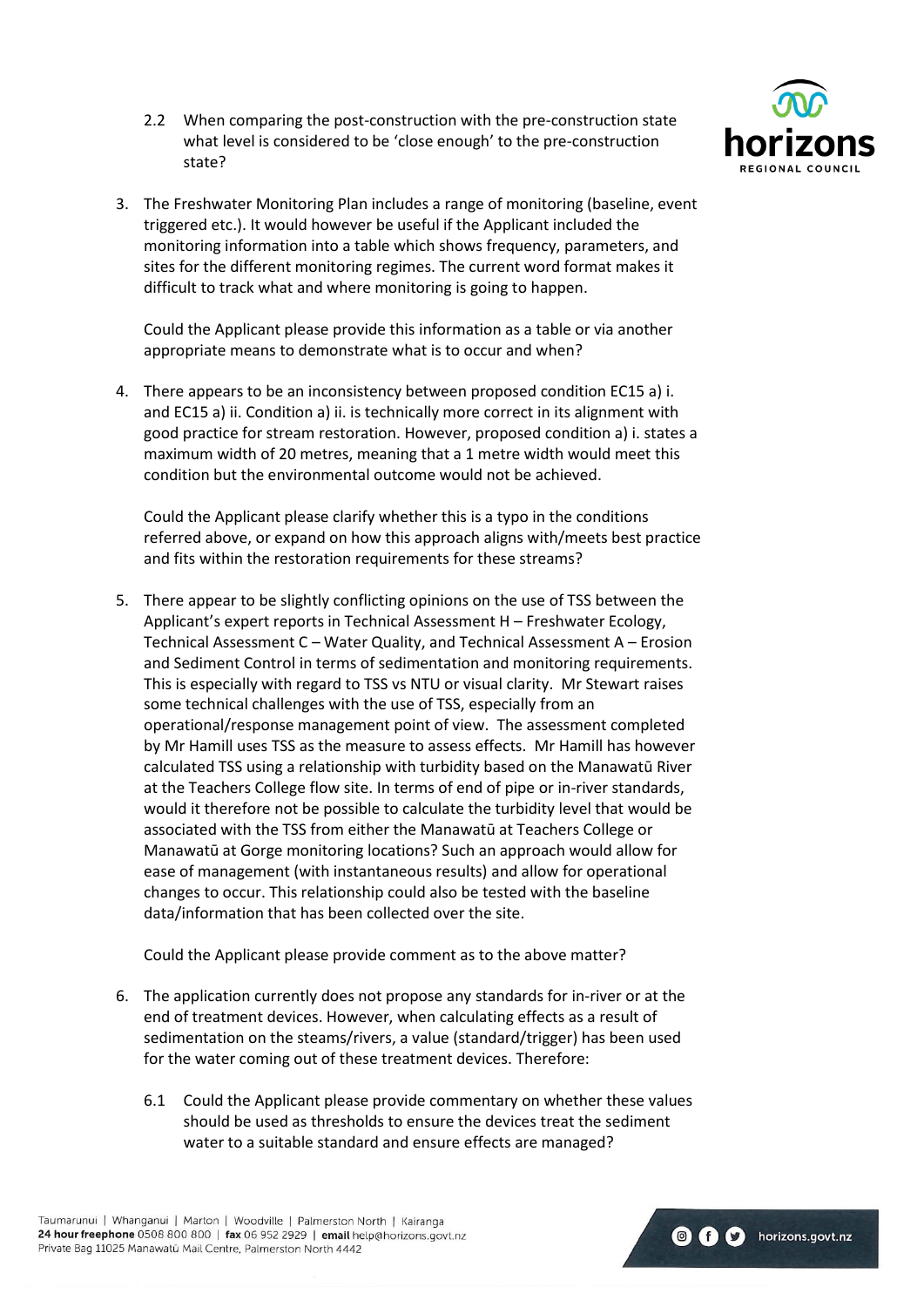

- 6.2 In terms of establishing what these standards could/should be, could the Applicant please provide the end of pipe standards that have been used in the Technical Assessment C – Water Quality and Technical Assessment H – Freshwater Ecology, noting that the relationship between TSS/turb in 5 above would be the basis of being able to create this relationship and a standard/trigger in turbidity.
- 7. There is no reference in the application to standards in terms of limiting effects in-instream (i.e. QMCI and %EPT taxa richness), with the proposal based around trigger levels. Trigger levels are important as they raise awareness of potential issues that may arise and therefore result in management changes before there is an issue. However, there is a point at which effects should be limited by a standard to ensure that these effects are not allowed to occur.

Could the Applicant please provide what they consider to be appropriate trigger(s) and subsequent standard levels for both in-stream parameters and also discharge from treatment devices?

8. Technical Assessment C – Water Quality refers to *EOS Ecology 2018. Te Ahu a Turanga; Manawatū Tararua Highway – Baseline freshwater monitoring plan. EOS Ecology Report No. NZT02-18064-04* prepared by A. James for New Zealand Transport Agency, and Technical Assessment H – Freshwater Ecology refers to *Te Ahu a Turanga; Manawatū Tararua Highway – Baseline Freshwater Monitoring Results. Report prepared by EOS Ecology. November 2019. Report number NZT02-18064-03.* 

Could the Applicant please provide a copy of those report(s)?

9. It is noted that old Gorge Road had a stock effluent disposal facility at the eastern Woodville end, but there is no disposal facility proposed at the western Ashhurst end. Noting the gradient of the road, there is the potential for significant leakage (spillage) from stock trucks using the road, which will result in effluent spilling onto the roads and being transferred to the stormwater treatment devices. It is understood that these devices are not specifically designed to treat raw effluent.

Could the Applicant please advise if it is proposed to provide stock effluent disposal facilities at one or both sides of the proposed road and what consent if any are required for such facilities? If it is not proposed to install such facilities, could the Applicant please provide details on how the stormwater treatment devices will be effective (both short and long term) to treat the concentrated contaminants from stock effluent potentially present in the stormwater prior to the discharge to water?

10. It is not clear whether there will be operational stormwater (which will contain contaminants – possibly stock effluent, hydrocarbons, etc) discharged to any at 'risk' or 'rare' or 'threatened' habitats (Rules 13-8 and 13-9).

Could the Applicant please clarify the location of the operational stormwater discharge points/areas relative to any 'at risk habitat', 'rare habitat' or 'threatened habitat'?

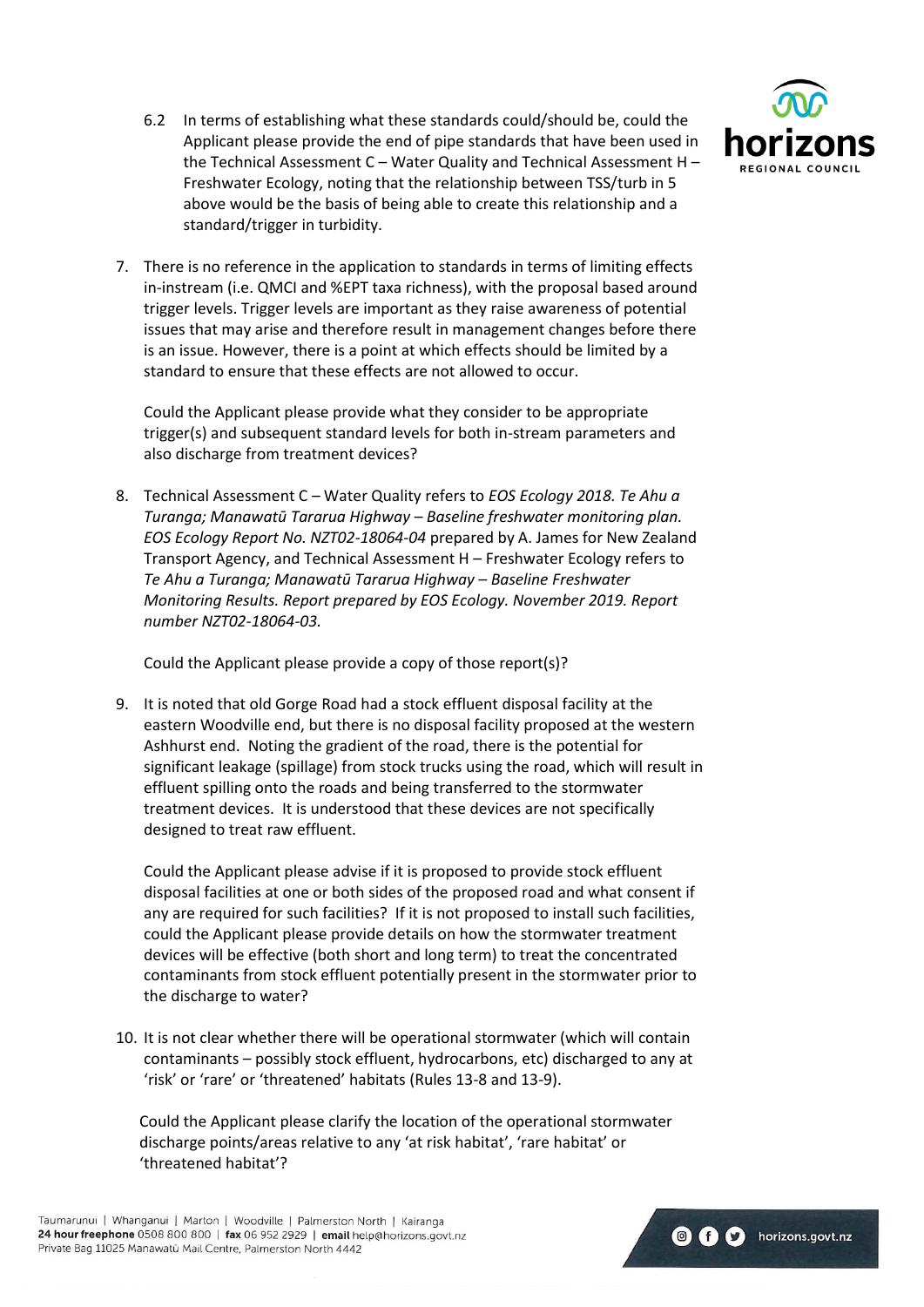

# **The following questions relate to Volume 1 Application for Resource Consent, Technical Assessment A – Erosion and Sediment Control and Volume III - Drawings**

11. Section 3.5 of the AEE details that "Cut slopes steeper than 1V:3H will not be planted as topsoil will not stay on the slope…" Whereas section 6.4.3 of the AEE implies rapid stabilisation over the entire exposed area and Paragraph 72 of Technical Assessment A – Erosion and Sediment Control, refers to progressive and rapid stabilisation.

If these areas are not being topsoiled and planted, could the Applicant please clarify how cut slopes greater than 1V:3H are going to be stabilised?

12. The application refers to Site Specific Erosion and Sediment Control Plans (SSESCP), with examples provided as part of the application. While there have been plans provided as part of the drawing set, the full SSESCPs are missing from the application.

Could the Applicant please provide the SSESCPs?

13. The application contains details around the use of GD05 compliant controls and contains reports on how these are going to be constructed and managed. This includes the provision of example Site Specific Erosion and Sediment Control Plans. The application also contains detail on how sediment controls are going to be monitored for performance based on a 90% sediment treatment efficiency measured through turbidity. However, there appears to be no clear link between what ultimately comes off the site (sediment control device discharge point) and the resulting effects on the receiving environment. This is especially pertinent in sub catchments 4, 5, and 7 where the potential effects even through best practice sediment controls are stated in Technical Assessment H – Freshwater Ecology as being moderate to high.

Could the Applicant please provide further information on the link between what is discharged from the sediment controls and the receiving environment, how this is measured, and what is considered an acceptable discharge from the site to the receiving environment?

14. There is some discussion on monitoring of erosion and sediment controls. However, there is no detailed discussion on contingency measures should monitoring determine that the systems in place are not functioning to a satisfactory level and what the trigger in terms of a sediment discharge might be in order to determine what a satisfactory level is.

Could the Applicant please clarify what the sediment discharge trigger points are and what additional measures will be considered should monitoring show sediment control performance is not meeting expectations?

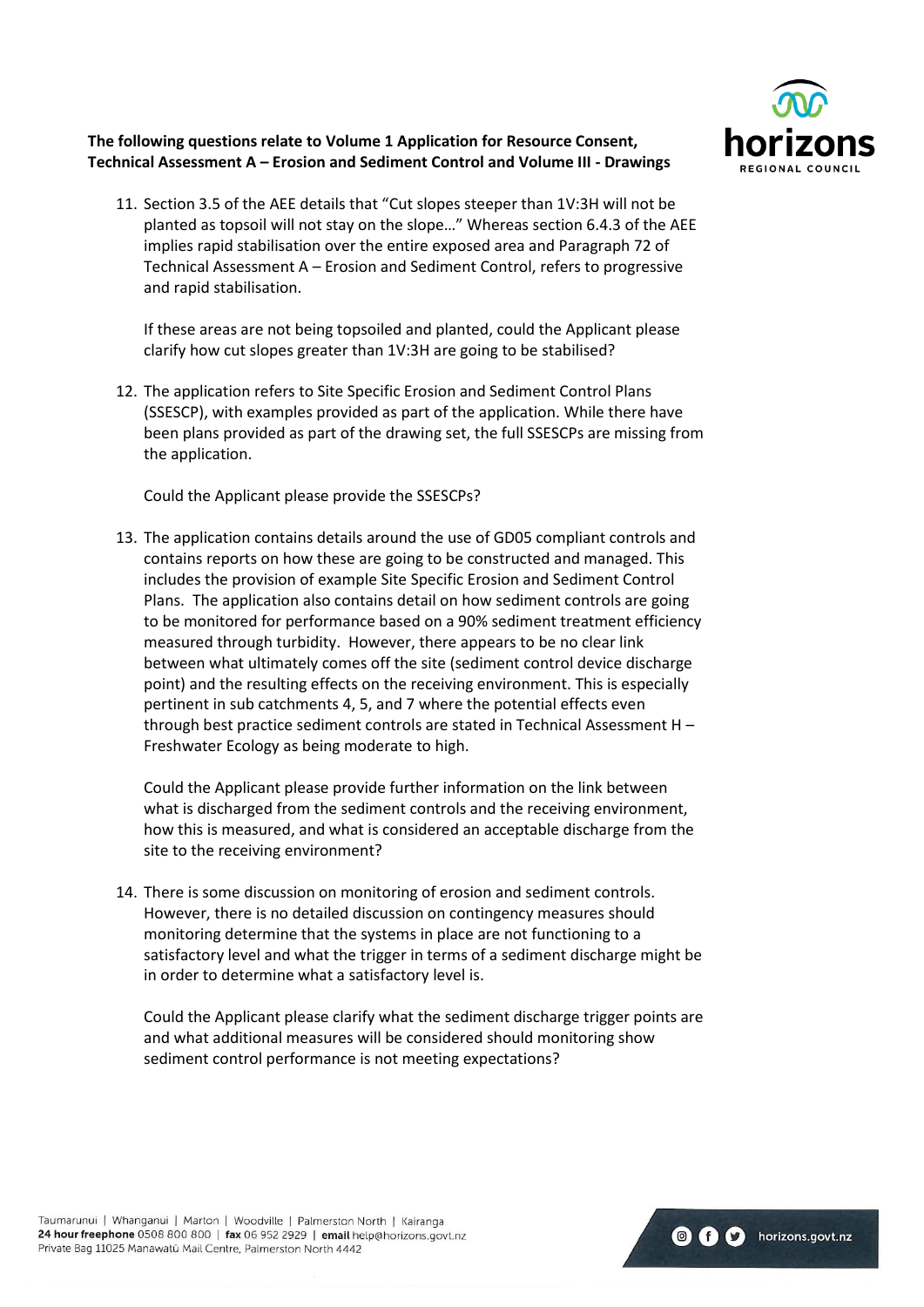### **The following questions relate to Technical Assessment F – Terrestrial Ecology and Technical Assessment G – Terrestrial Offset and Compensation**



- 15. There appear to be a number of inconsistencies between the AEE Tables 4-6 and the tabulated values for habitats, magnitude of effects, and/or level of residual effects in Technical Assessment F – Terrestrial Ecology. By way of example;
	- 15.1 Table 2 reports the value of Old Growth tree land as 'moderate' whereas Table 8 says "High".
	- 15.2 Table 2 reports value of Advance secondary broadleaf as 'very high', whereas Table 8 says "High".
	- 15.3 Table 2 reports value of secondary broadleaf with old growth signatures as 'Very High', whereas Table 8 says "High".
	- 15.4 Table 2 reports value of the raupo wetland as "High", whereas table 8 says "Very High".
	- 15.5 Table 2 reports value of "moderate value wetlands" as "High", whereas Table 8 says 'Moderate'.

Could the Applicant please explain these apparent inconsistencies and indicate the values to be utilised for the ecosystem value, the magnitude of effects, and the residual effect to be addressed through the Project?

- 16. Could the Applicant and the Project Ecologists please provide comment as to the level of confidence that the hydrological integrity of the raupo-dominated seepage wetlands will remain intact?
- 17. In relation to water abstraction, could the Applicant please provide clarification as to which map in the Ecology series shows the indigenous habitats affected by the enabling works consents?
- 18. In order to demonstrate the ability/confidence for the offset/compensation to be undertaken, could the Applicant please provide a copy of a draft landowner agreement for the offset/compensation habitat restoration sites?

# **The following questions relate to Technical Assessment E – Air Quality**

19. Technical Assessment  $E - Air$  Quality states that it has "built on" the air quality management plans required by the Designation Conditions.

Could the Applicant please clarify what is meant by this statement i.e. are the plans intended to form a baseline and if so, could the Applicant provide the Te Apiti Wind Farm Management Plan, National Grid Management Plan, and Ballantrae Research Station and Fertiliser Trial Management Plan?

20. In Technical Assessment E – Air Quality, the air quality assessment for the Woodville section identifies R4 and R5 as experiencing moderate to high levels of nuisance dust based on proximity and frequency of strong winds where the receptors are down wind.

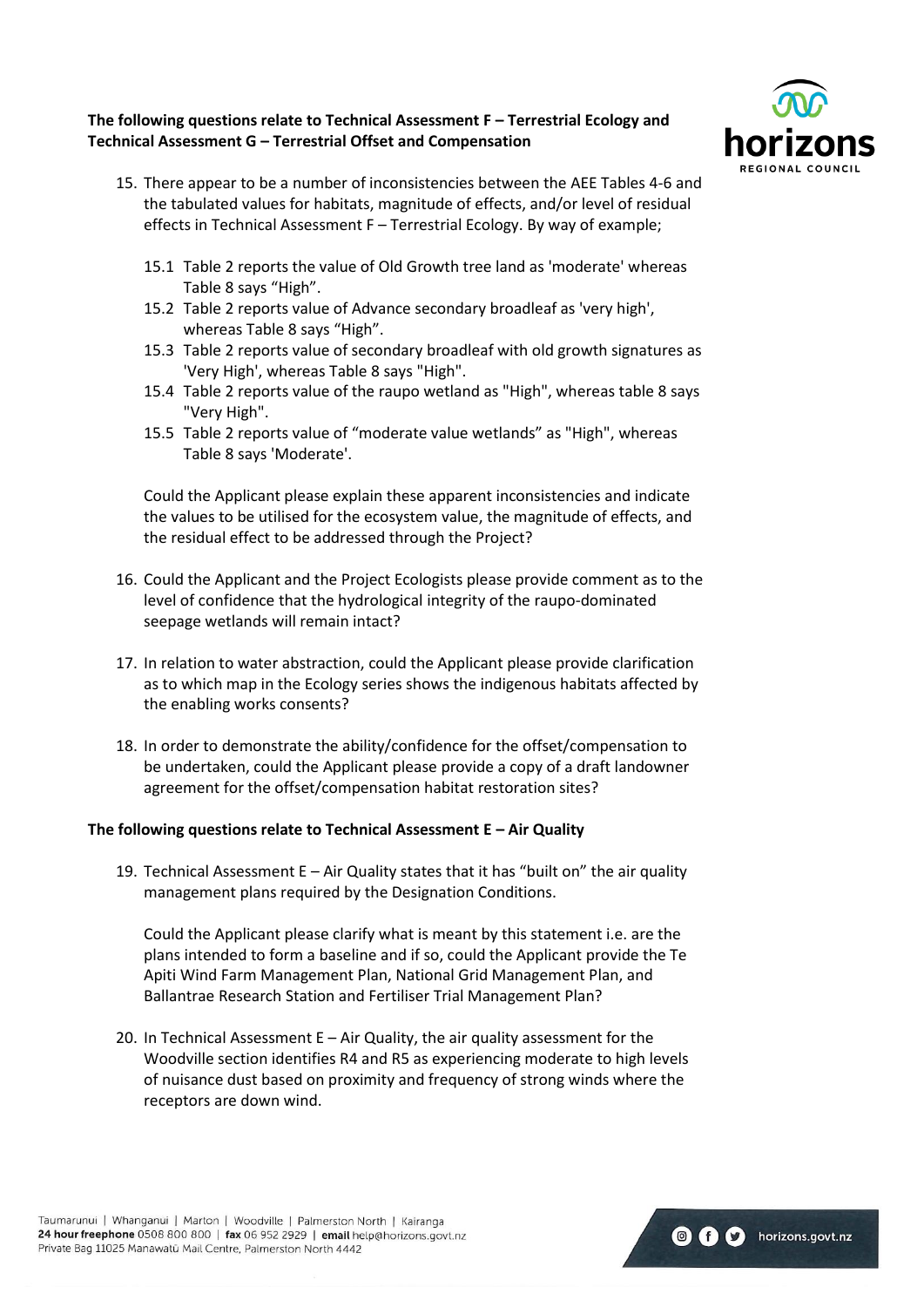Could the Applicant give consideration to including R7 as a receptor for potentially moderate to high nuisance due to proximity and the frequency that it is downwind of the north westerly? If not, please explain why?



21. There are recommendations in Technical Assessment E – Air Quality that do not appear to have been addressed in the ESCP Dust Management Procedure (DMP). For example, the sensitive receptors identified for the Woodville Section (Table 1) of the DMP differ between those identified in Technical Assessment E – Air Quality, as do the mitigation measures for site entranceways.

Could the Applicant please advise if it is intended to update the DMP to ensure that it includes the air quality assessment recommendations?

### **The following questions relate to Technical Assessment I – Natural Character**

22. The assessment states that its rating of effects has not considered mitigation measures. However, in some instances it appears that mitigation measures have influenced the assessed level of effects of the Project. For instance, in the table for Catchment 7 (page 110) it is stated that "*On balance, given the extent of stock exclusion compared to the current situation, the Project could lead to the improvement of overall water quality and hence increase the rating of this parameter to moderate high*". It would appear in this example that the mitigation measure of stock exclusion has been considered in the assessment. Similarly, the table for Catchment 8 (page 117) says the following: "*May see small improvement in the riparian margins as diversions are planted.*" In this case, the mitigation measure of riparian planting appears to have been incorporated as part of the assessment. While the table for Crossing Point 7B (page 145) states that "*Crossing involves near-complete loss of existing channel in the sub-catchment and replacement with permanent diversion. Provided this results in complete removal of stock from the catchment with revegetation/retirement of former pasture in the sub-catchment then an increase in rating may result*." In this instance it appears that the mitigation measures of stock exclusion and revegetation have been assessed as changing the existing natural character of water quality from low to moderate-low.

Could the Applicant please confirm:

- 22.1 What mitigation measures have and have not been considered as part of the assessment of effects on natural character, and which ratings include or exclude mitigation?
- 22.2 If a difference in approach has been taken as between mitigation and nonmitigation of effects in any given instance, which ratings should be changed for the purpose of ensuring a consistent rating approach?
- 23. The assessment of natural character for the various streams affected by the Project appears to be considered at a catchment scale. The report provides the total catchment area and the length of stream under the Project footprint for each catchment. However, the report does not provide the total stream length in each catchment. This makes it difficult to ascertain the percentage or ratio of stream affected in comparison to its total length.

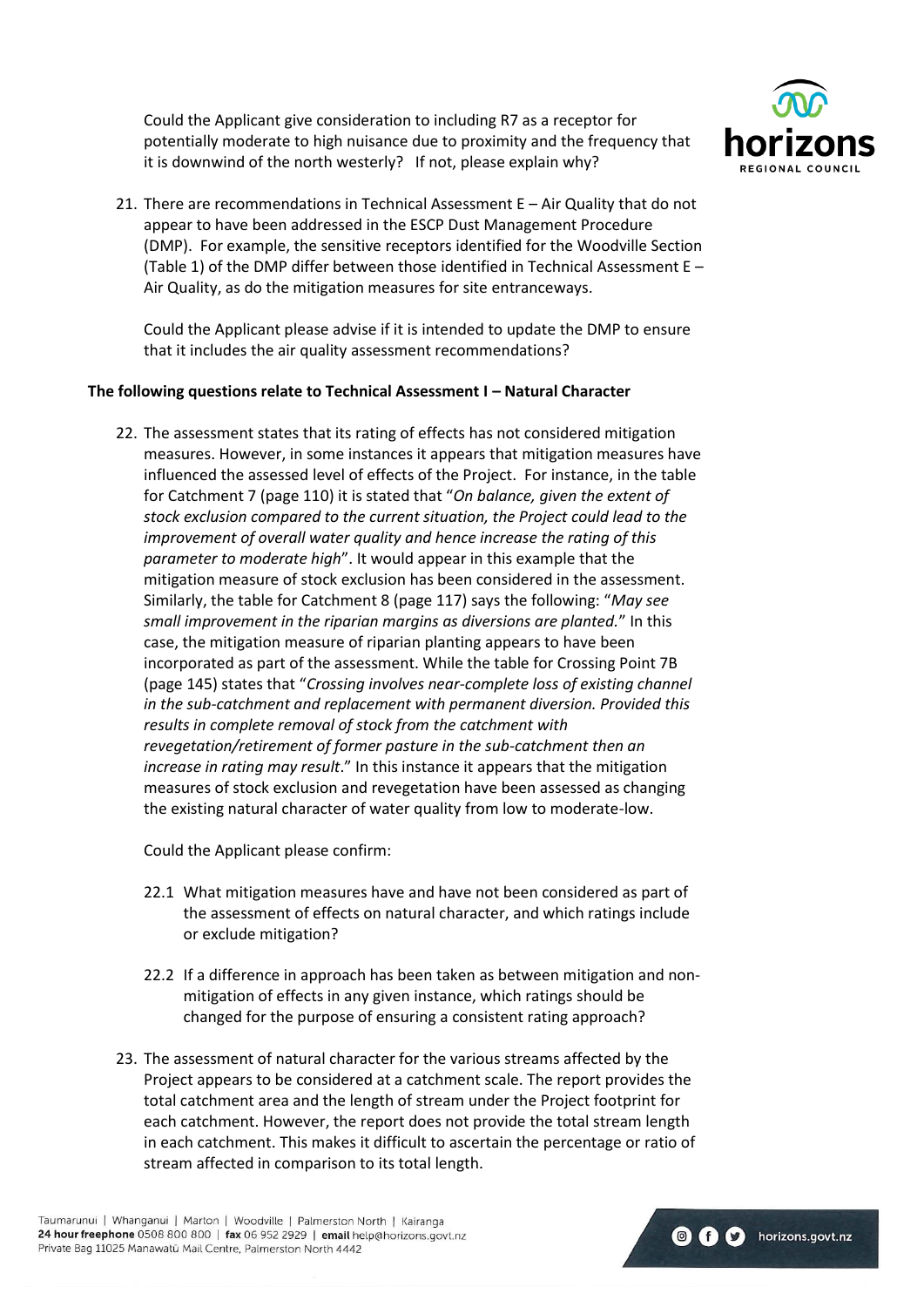

Could the Applicant please provide a total length of stream in each catchment?

- 24. The AEE states "*That Assessment concluded that the Project may lead to a significant diminishment of natural character of particular streams at the location where the Project's construction footprint crossed the stream, but that the reduction in natural character would diminish when considered at an overall stream scale*" (page 137). This appears to be inconsistent with the natural character assessment which states that the assessment was undertaken at a catchment scale (rather than an overall stream scale).
	- 24.1 Could the Applicant please clarify whether the AEE should say "catchment scale" rather than "overall stream scale"?
	- 24.2 If this is the case, could the Applicant please clarify how the effect of 'context', *which diminishes as one moves beyond the river/stream corridor*, has been considered in a catchment scale or stream scale?
- 25. The natural character assessment states that only Catchment 9 has an overall high existing natural character rating, with high representing the highest rating of existing natural character in the report. Catchment 6 is rated as having a moderate-high existing natural character. In the Notice of Requirement (NOR) process the natural character assessment for East QEII Crossing had an overall rating of high. This area corresponds with Catchment 6 in the natural character assessment undertaken for regional consenting purposes. Catchment 7 is rated as having a moderate-high existing natural character. In the NOR natural character assessment the QEII West Stream and lower stream/wetland had an overall rating of high. Both of these areas correspond with Catchment 7. If a catchment is not considered as having an existing natural character rating of high or above, then it is not assessed as to whether effects of the Project will be significant (as per wording in Objective 6-2(b)(ii) of the One Plan).

Could the Applicant please clarify/explain:

- 25.1 Why Catchment 6 and 7 (which include QEII East, QEII West and lower stream/wetland (raupō wetland)) are considered to have an existing natural character rating of moderate-high, while QEII East, QEII West and lower stream/wetland were identified as having high existing natural character ratings in the NOR natural character assessment prepared by NZTA and its experts?
- 25.2 Why is there a decrease in existing natural character ratings between this current assessment and the ratings provided as part of the NOR natural character assessment?
- 26. The calibration method for the natural character assessment only provides examples of rivers and streams with existing natural character ratings of very high/outstanding, moderate and low/very low. There is a gap in the examples of high and moderate-high rivers and streams (shown in Figure 1.3).

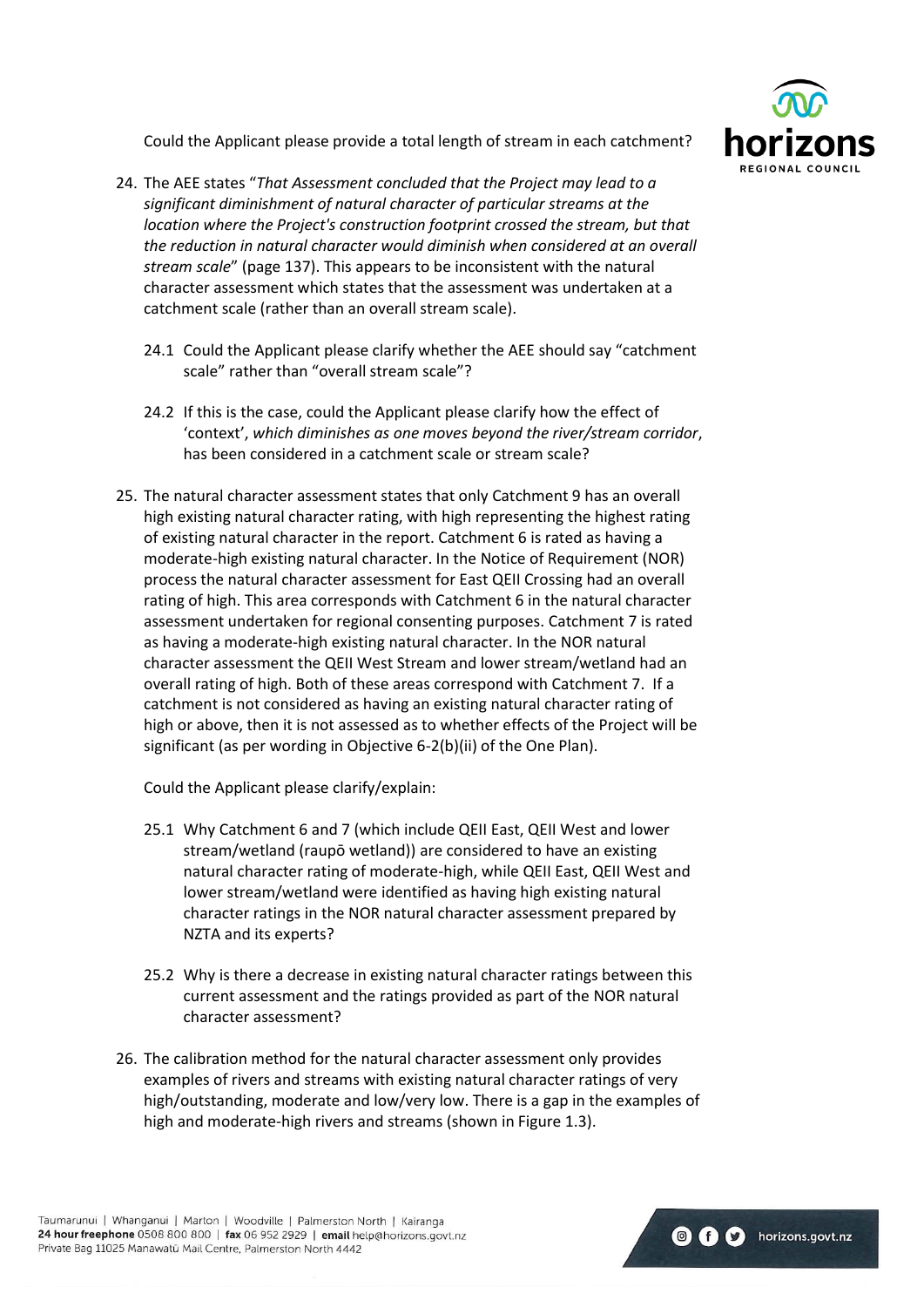Could the Applicant provide examples of streams or rivers in the Horizons Region that would have a high and moderate/high natural character rating and include these in the calibration section of the report?



**O** f **C** horizons.govt.nz

27. In paragraph 24 (d) and 234 (d) (page 8 and 68) of the assessment it is concluded that "*Post-development, there is a reduced level of overall natural character in catchments 2, 3, 4, 5 and 7; in catchments 1, 6, 8 and 9 there is no change.*" In paragraph 134 it is stated that "*Given the scale of the works associated with construction and operation of the Project, the natural character of the waterbodies it interacts with will be affected in some way*" (page 36). There appears to be inconsistency between these paragraphs.

Could the Applicant please explain in detail why catchments 1, 6, 8 and 9 will experience no change in natural character despite the Project affecting the natural character of the waterbodies in these catchments in some way?

- 28. Paragraph 237 (page 69) of the natural character assessment, identifies a number of modifications within the Project area (pasture, farm, a wind farm, Saddle Road, the railway line, and the former Gorge Road), however the report does not include a cumulative effects assessment of the Project across the different catchments, nor does it consider the cumulative effects with existing modifications in the Project area. Could the Applicant please provide a cumulative effects assessment which considers both these factors?
- 29. The AEE recognises that the Project alignment is within "*Two regionally outstanding natural features and landscapes being the ridgeline of the Ruahine Range and the Manawatū Gorge (Schedule G)*" (page 157). The AEE goes on to say that "*the management of competing pressures for the subdivision, use and development of land that may affect ONF and landscapes is most appropriately dealt with at a territorial level and therefore not dealt with in this application*" (page 187). The objectives, policies and methods contained within Chapter 6 (the RPS component) of the One Plan provide guidance and direction for the protection of the values identified for the areas within Schedule G, as well as any areas spatially defined within District Plans (note not all District Plans have given effect to the Regional Policy Statement at this time). In particular, Policy 6- 6 requires avoidance of significant adverse cumulative effects (i.e. cumulative effects that are so adverse that they have the potential to significantly alter or damage the essential characteristics and values of the natural feature or landscape.). The assessment of effects has not considered Policy 6-6.

Could the Applicant please provide an assessment of the Project (and its effects) against Objective 6-2 and Policy 6-6 of the One Plan? Also:

- 29.1 The Landscape Management Plan (LMP) forms part of the Construction Environmental Management Plan (CEMP), which states that the LMP will be prepared in accordance with Condition 17. The CEMP provides a list of what the LMP should include but the completed LMP itself is missing. Could the Applicant please provide the LMP?
- 29.2 In the CEMP (page 66), under clause b)iii)B) and C) of the LMP, it refers to "*landscape and visual amenity planting(s)*". The Ecology Management Plan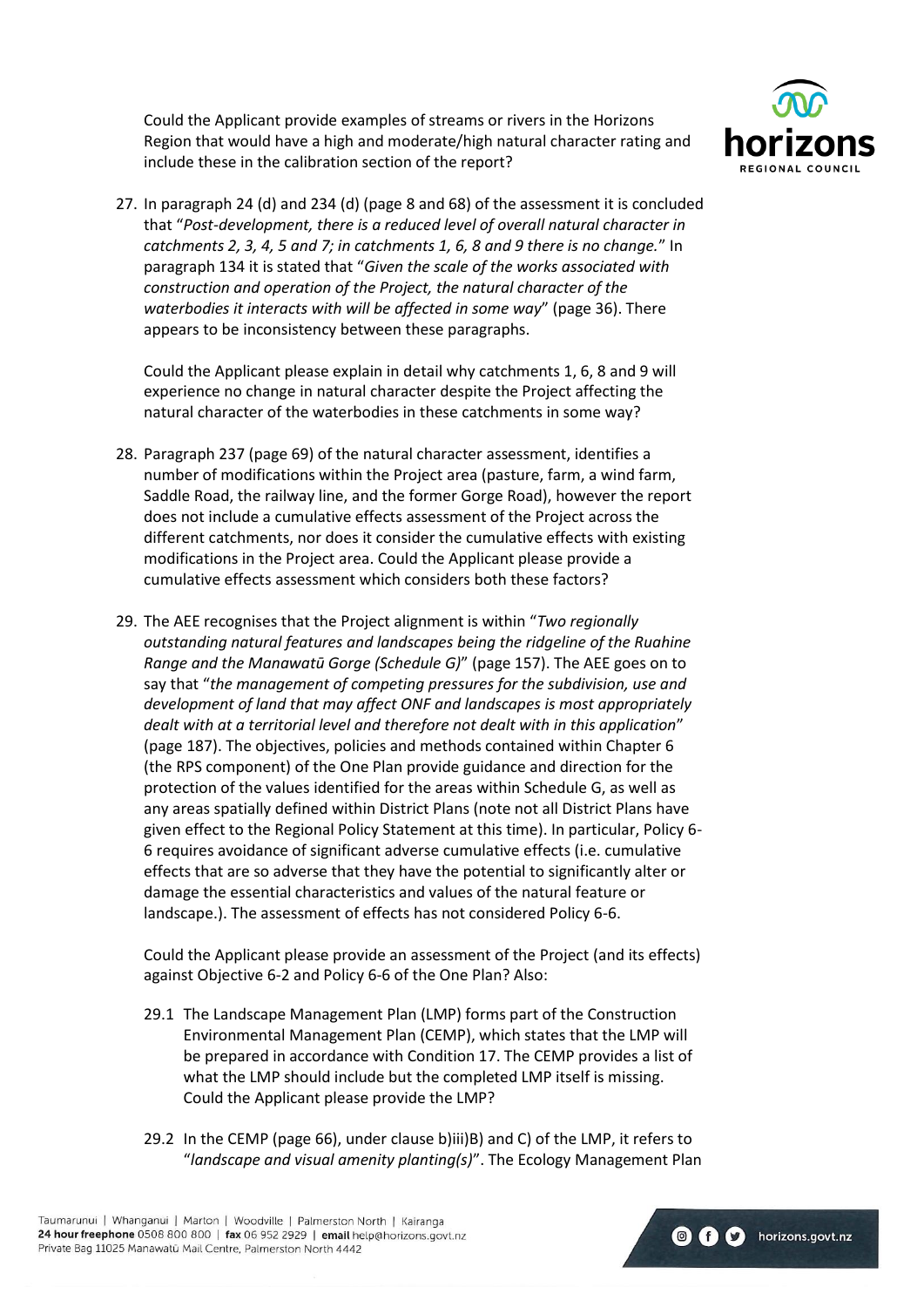

(12.2, page 128) refers to various types of planting (offsetting, compensation and revegetation). Could the Applicant please clarify if the *landscape and visual amenity planting* refers to all plantings that are to be undertaken as part of the Project (including offsetting, compensation and revegetation planting) or if this refers to a subgroup of planting in specific areas? If it refers to a subgroup, could the Applicant please define where these are to be located or alternatively what criteria/conditions will determine their location?

## **The following questions relate to Appendix E Proposed Conditions and consent duration**

30. It is understood that some of the offset/compensation measures, such as revegetation and/or restoration will be permanent. However, it is noted that the duration of resource consents applied for are either 10 years or 35 years.

Could the Applicant please clarify:

- 30.1 How the permanence as to offset/compensation measures (for both terrestrial and freshwater) will be achieved relative to the particular consents applied for, the duration of any such consents, and the conditions proposed?
- 30.2 How they intend to condition to affirm (through monitoring for example) that the offsets/compensations perform as they have been modelled, and what the response will be if the offsets/compensations do not achieve the modelled outcomes?

#### **Additional matters**

31. As per the requirements of section 89A of the Act, Maritime New Zealand ("**MNZ**") have reviewed the application and note the key concern for MNZ is Bridge "BR02" to be built over the Manawatū River at the western end of the Manawatū Gorge. MNZ advise that the application does not provide any detail around the typical use of this stretch of the navigable river by the public (whether for recreational and / or commercial activities) and what controls, apart from condition BD3, are planned to ensure the safety of any river users whilst the bridge "BR02" is being constructed in this particular location.

Could the Applicant please provide detail around the typical use of this stretch of the navigable river by the public (whether for recreational and / or commercial activities) and what, if any, additional measures are planned to ensure the safety of any river users whilst the bridge "BR02" is being constructed in this particular location?

Under the Act, you must, within 15 working days of the date of this letter, take one of the following options:

a. provide the information; -OR-